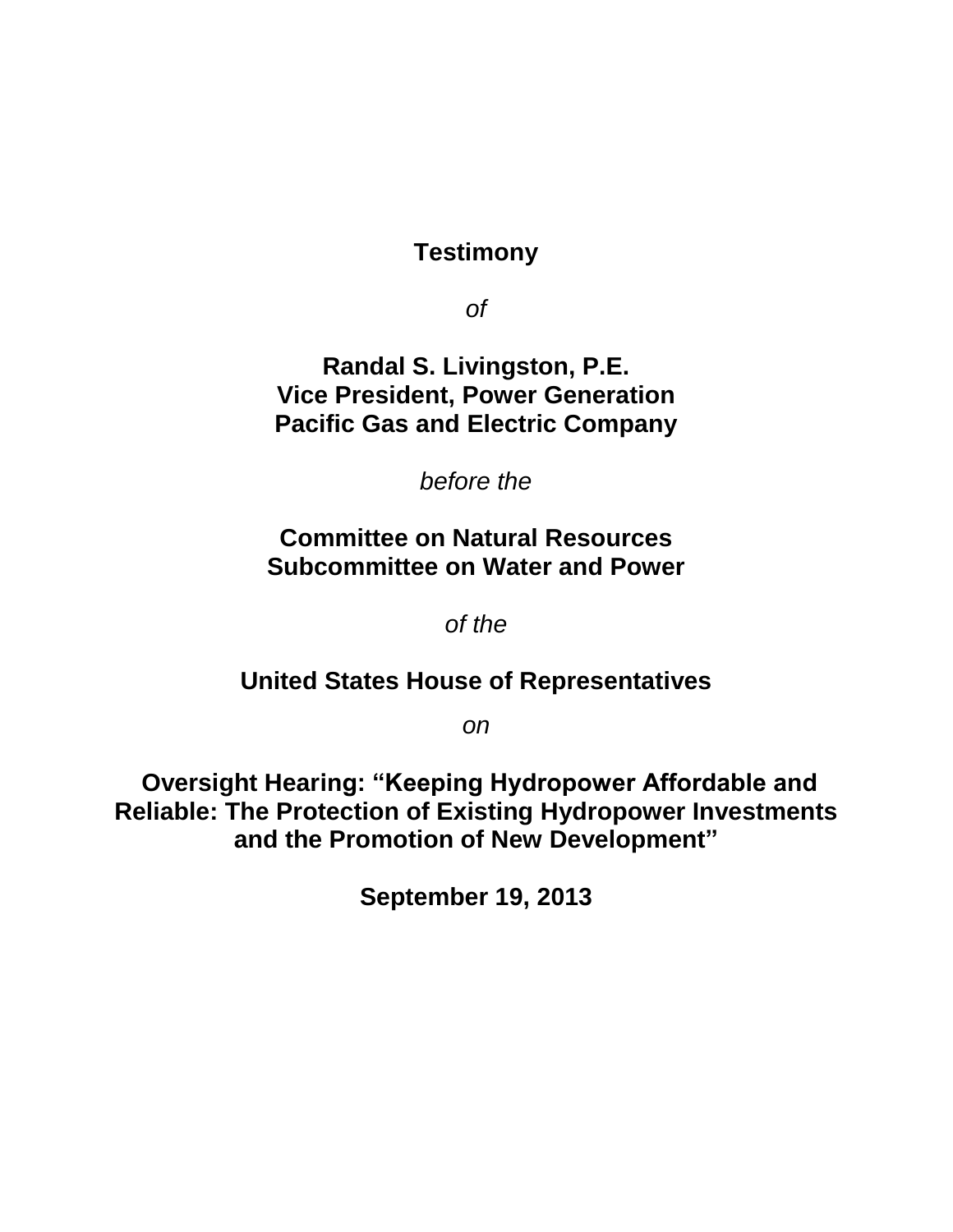Good morning Chairman McClintock, Ranking Member Napolitano and members of the Water and Power Subcommittee. My name is Randy Livingston, and I am Vice President of Power Generation at Pacific Gas and Electric Company (PG&E).

PG&E is one of the largest combined natural gas and electric utilities in the United States. Headquartered in San Francisco, with more than 20,000 employees, the company provides natural gas and electric service to approximately 15 million people – or 1 in 20 Americans – throughout a 70,000-square-mile service area in northern and central California.

PG&E owns and operates the nation's largest investor-owned hydroelectric system. The system is built along 16 river basins stretching nearly 500 miles. PG&E's 68 powerhouses, including a pumped storage facility, have a total generating capacity of 3,895 megawatts (MW). The system relies on nearly 100 reservoirs located primarily in the higher elevations of California's Sierra Nevada and Southern Cascade mountain ranges.

PG&E's hydroelectric system consists of 26 federally licensed projects, with 7 projects currently in the "active" relicensing process. Since 2000, PG&E has completed 9 hydropower relicensing proceedings representing 1,134 MW. PG&E has another 7 ongoing hydropower relicensing proceedings representing an additional 1,073 MW.

As required by federal and State regulatory agencies, PG&E evaluates and mitigates the projects' impacts on natural resources**.** We have made it a priority to work collaboratively with stakeholders, including federal and State agencies, local community members, environmental organizations, fishing interests and agricultural landholders, among others, during the renewal process. Together, we work to assess the impacts of these projects and try to find ways "we can live with" addressing issues of importance to the various constituencies, such as fish and wildlife habitat protection, recreational uses, and water quality and flow management.

We believe this collaborative approach best serves the public interest, as we recognize that many entities and individuals rely on the watersheds our facilities are part of. At the same time, we believe that the process currently in place could be substantially improved to address those interests and provide environmental protections, and do so in a way that takes less time, is less expensive for licensees and participants, and allows for resolution when different agencies of authority may prescribe overlapping or conflicting conditions.

Thank you for the opportunity to share PG&E's views on hydropower licensing, including common sense reforms which would allow owners and operators of hydroelectric systems to function more efficiently while still providing sound environmental protection and benefits.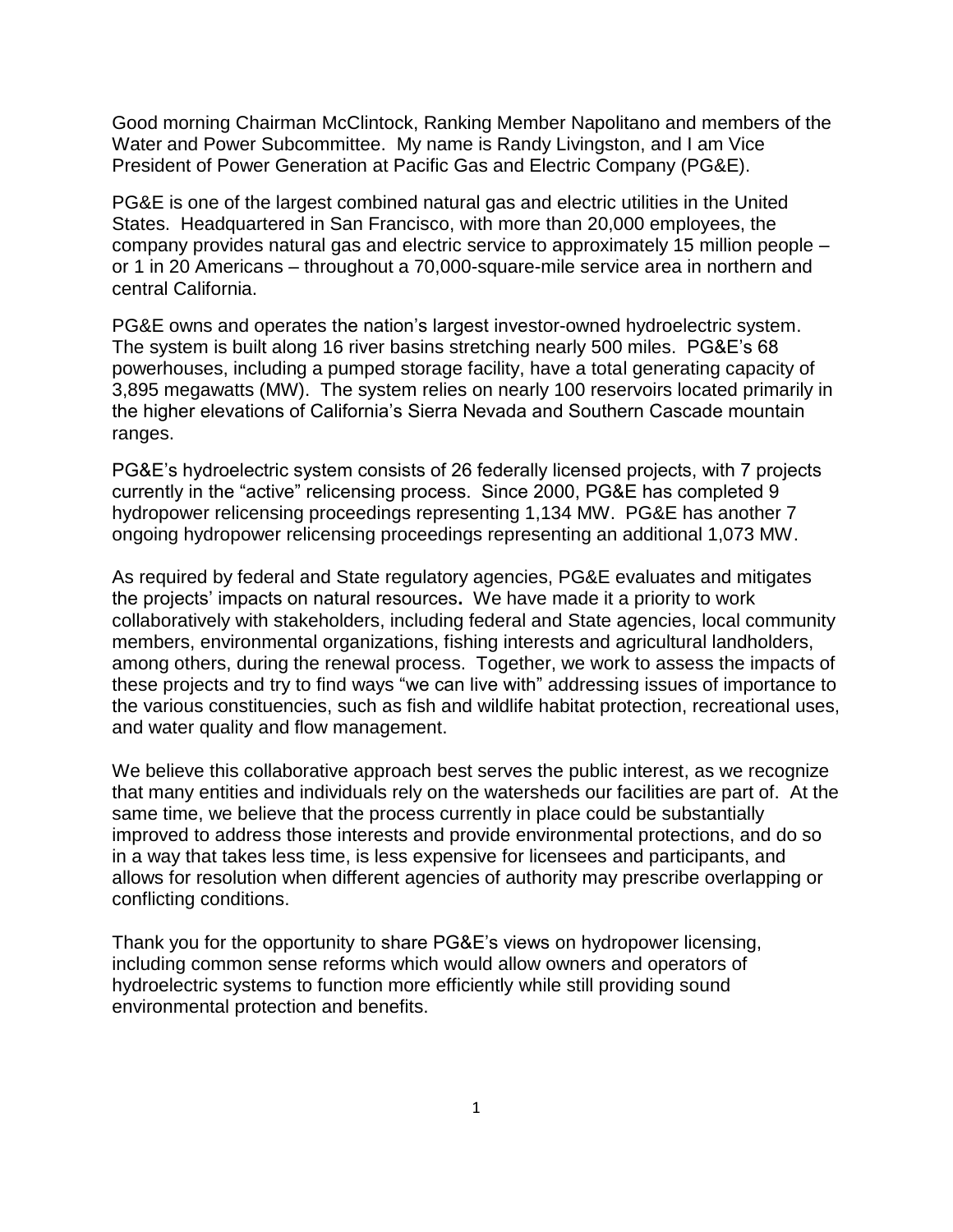## **Hydropower: An Abundant Resource with Challenges**

Hydropower is America's largest renewable energy resource. This safe, affordable and dependable natural resource is also by far the largest source of renewable electricity in the United States at approximately 100 gigawatts of installed capacity.

In order to capitalize on hydropower's existing capacity and future potential, addressing key challenges within the existing hydropower licensing process is necessary. With respect to PG&E's system, the process to relicense existing hydroelectric projects requires extensive consultation with multiple State and federal agencies, and routinely takes 7 to 10 years, or even longer, to complete. The cost to PG&E and its customers to obtain a license renewal has routinely exceeded \$20 million per license. When, and if, a license is approved and received, implementing the conditions of the license will also routinely costs tens-of-millions of additional dollars.

To put this into greater perspective, the cost and duration of the process to relicense an existing hydroelectric project can be just as cumbersome and complex as seeking a license for a new, unbuilt hydroelectric project. In both cases, the cost and duration associated with licensing is typically far greater than any other established electric generation technology.

PG&E applauds Congress for taking meaningful steps over the years to promote hydropower development, including taking swift action this year to pass the "Hydropower Regulatory Efficiency Act of 2013" (now Public Law 113-23), and the "Bureau of Reclamation Small Conduit Hydropower Development and Rural Jobs Act" (now Public Law 113-24).

While this is encouraging news, PG&E believes challenges still remain, and future action at the federal level is necessary to assure the continued operation of existing hydropower and support for growth of new hydropower. At its most basic level, improving the efficiency of the licensing and relicensing processes is foremost.

## **Licensing Improvements for Hydropower**

PG&E appreciates the right and the need for federal agencies to place license conditions upon the lands which they have the responsibility to manage. Similarly, PG&E appreciates that different federal agencies have different missions and may therefore have different perspectives on what license conditions are needed; overall, however, better coordination of these perspectives is needed.

The recommendations we have included are process modernizations to: 1) help improve timeliness and cost of renewing a license; 2) help all involved stakeholders use the same data, studies and schedule in exercising their authorities; 3) provide clarity of extent of authorities; and 4) provide process for resolution when agencies issue overlapping or contradictory conditions on a license.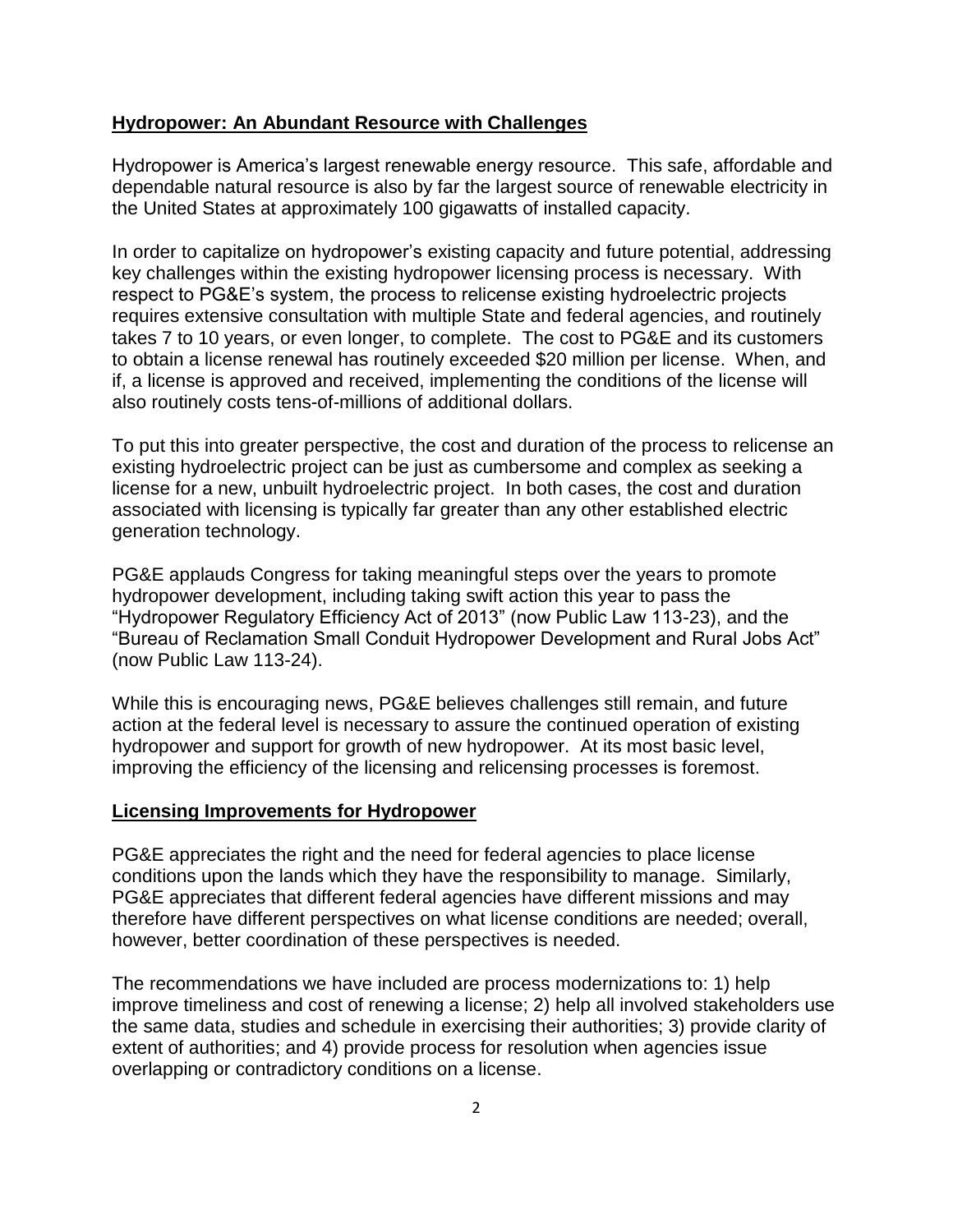Some specific actions Congress can take to overcome the existing challenges and maximize hydropower's potential, include addressing the following four areas:

- Improve coordination between federal and State environmental reviews;
- Better define the extent of authorities by federal agencies;
- Improve federal agency coordination and transparency; and
- Improve federal and State agency coordination and transparency.

To achieve these basic improvements, Congress should consider developing legislation on the following six principles:

- Establishing a defined process at the Federal Energy Regulatory Commission (FERC) to resolve issues arising from overlapping or conflicting authorities, or overlapping and conflicting proposed license conditions among federal agencies, as well as between federal and State agencies;
- When a preliminary condition is proposed by an agency, the relicensing process currently allows a licensee to propose alternatives that would meet the resource objective, but be superior from a licensees' perspective; it allows for trial type hearings on the preliminary condition. However, the process does not allow for any challenge of a final condition; further, it does not require that the final condition resemble the preliminary condition or the outcome of the hearing. To that end, we suggest this be addressed;
- Requiring the use of the same studies and data for both federal and State environmental analyses, including defining a disciplined schedule for all agencies and stakeholders to adhere to;
- Licensees generally accept the authorities of the federal government when a hydropower project is built on federal land, and the ability of the agency overseeing that land to prescribe reasonable conditions to protect other beneficial uses. At times, PG&E has negotiated voluntarily for certain conditions to be applied on private land. But we do not believe that the agencies should have unilateral authority to condition private land associated with the project. We recommend that federal land management agencies with jurisdiction over federal lands affected by a hydropower project develop and propose the necessary and reasonable mandatory conditions and terms that are under their jurisdiction, consistent with their authorities, on federal land, and directly related to the project;
- Empowering FERC not to adopt proposed license conditions that do not have a clear nexus with the project being licensed or any actual effect on